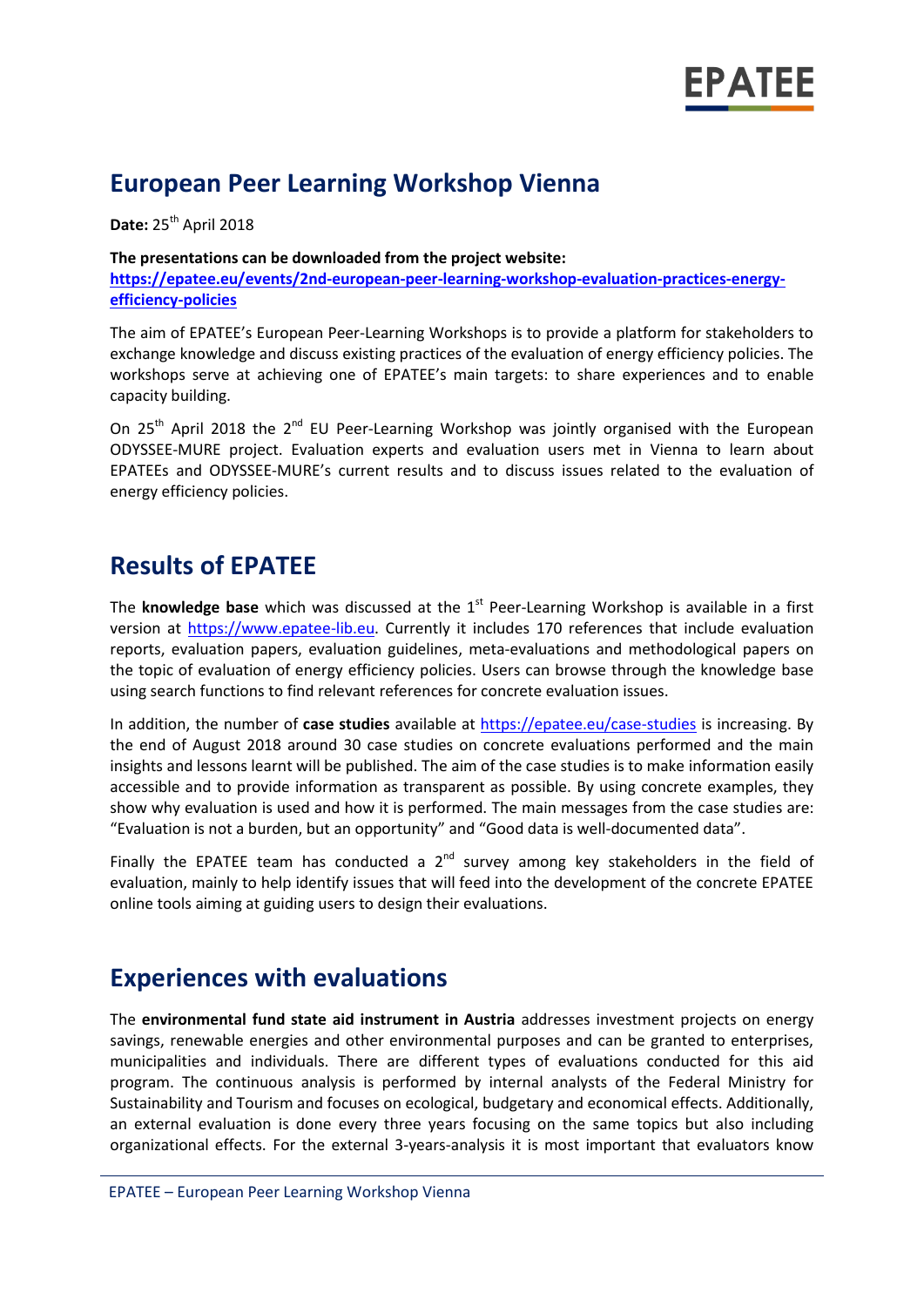and understand the scheme and the underlying reasons for certain design choices. This requires a significant preparation work by the policy officer to provide the evaluator with the relevant information about the scheme. Secondly the independency and objectivity of the evaluator is taken very seriously in order to get credible results out of the evaluation. The crucial points for a good evaluation include (1) a solid database, (2) an exact definition of the scope and purpose of the evaluation, (3) the qualification and independency of the evaluator, (4) an active steering group and (5) the willingness for development and adaption of the policy according to the evaluation's results. Evaluation results are discussed by the Parliament that can change the scheme (e.g. budget).

The **German National Climate Initiative (NCI)** complements policies and measures to reach national climate targets by combining measures on behavioural change and investment incentives by providing subsidy programs, showing best practice activities, providing broad and specific information programs and helping with the creation of energy and climate concepts. It supports climate action projects and programmes across Germany and addresses different target groups "consumers", "business, "local authorities" and "educational institutions". The evaluation of the NCI is an example of good practice in terms of evaluation planning (evaluation planned from the design stage of the policy). The focus is on greenhouse gas emission mitigation, economic impact, multiplication and continuity. As NCI includes a large portfolio of measures, major tasks were to define clear and relevant evaluation indicators, as well as impact/causal chains to analyse the impact of the different measures.

# **Multiple benefits of energy efficiency policies**

Both EPATEE and ODYSSEE-MURE deal with multiple benefits of energy efficiency policies. EPATEE's research by now shows that the evaluation of multiple benefits is not common practice yet. Some impacts like GHG emissions or employment are more commonly evaluated than others like health impacts or water savings. However, the results from the stakeholder activities of EPATEE so far showed that adding the effects of multiple benefits to evaluation raised a lot of interest from the stakeholders. Experience of evaluation customers shows that it is easier to justify costs for certain schemes if there are other positive impacts on top of energy savings, so multiple benefits can be considered helpful and should be looked at. Thus for policy makers, **multiple benefits could act as an additional leverage factor** to state the importance of energy efficiency policies.

Ideally, the evaluation of multiple benefits should already be considered in the policy design phase. This ensures that the data needed for evaluation will be collected once the policy is implemented.

The level of **accuracy needed when assessing multiple benefits** was discussed. It was concluded that although a sound analysis needs to be done, the level of precision should be acceptable and qualitative arguments can also be used when a quantitative assessment is too difficult.

Generally the view was supported that including multiple benefits in the evaluation of energy efficiency policies is of value and helps to raise the status of these policies and to attract more funding.